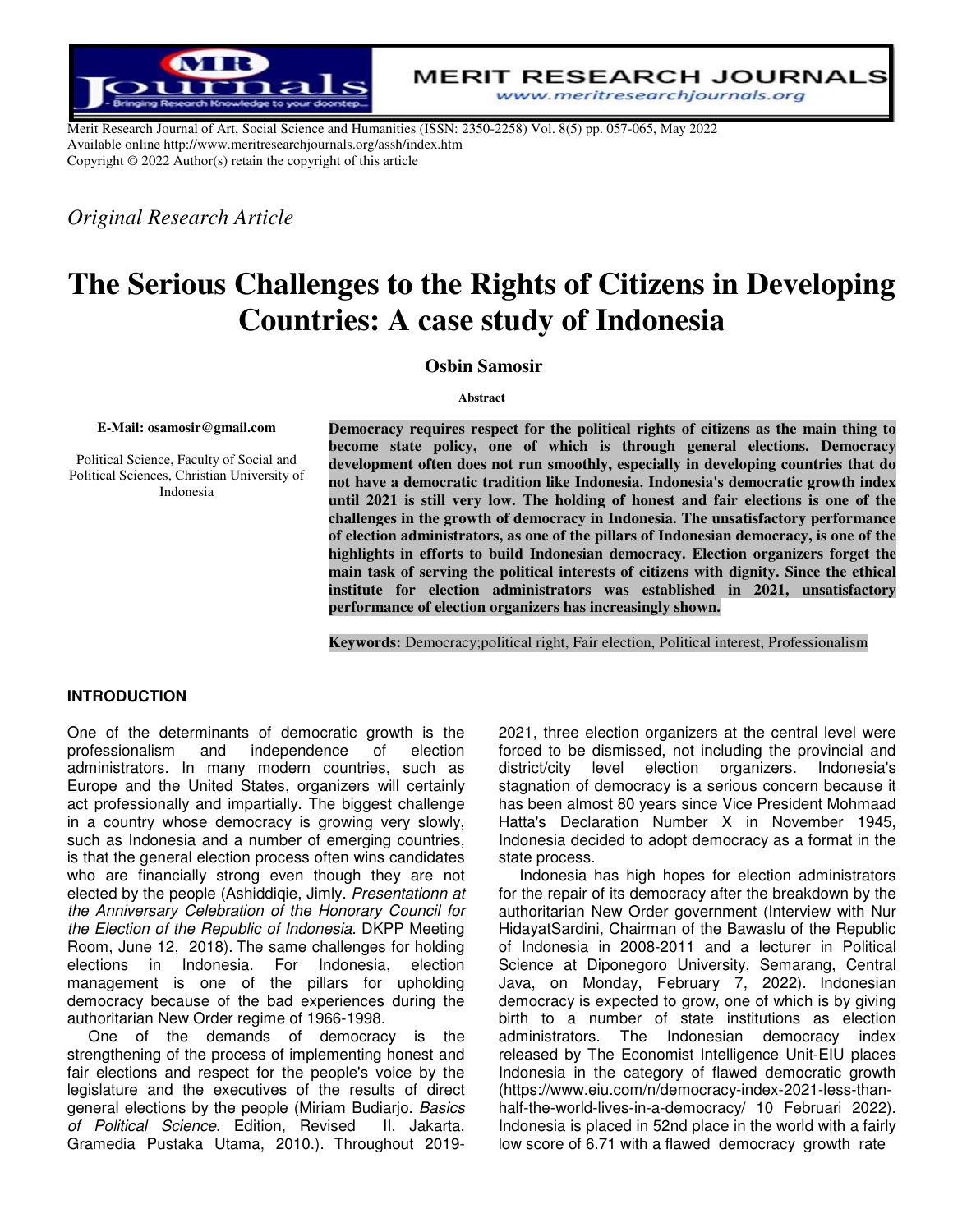| No.            | Year | <b>Number of Report Files</b> |
|----------------|------|-------------------------------|
|                | 2012 | 99                            |
| $\overline{2}$ | 2013 | 606                           |
| $\overline{3}$ | 2014 | 879                           |
| 4              | 2015 | 478                           |
| 5              | 2016 | 323                           |
| 6              | 2017 | 304                           |
|                | 2018 | 521                           |
| 8              | 2019 | 506                           |
| 9.             | 2020 | 454                           |
| 10.            | 2021 | 297                           |
| Total          |      | 4.467 cases                   |

Table 1. Number of Complaints of Election Organizers by the public throughout 2012 to 2021 (Data from the Trial Section of the DKPP RI, January 31, 2022)

(flawed democracy). One of the measuring tools used is the democratic general election process which is considered to have not placed the political authority of Indonesian citizens in a dignified place. The general election process in Indonesia is organized by the General Election Commission (KPU) and the General Elections Supervisory Body (BAWASLU).

From an institutional perspective, all efforts have been made to break the chain of political character of collusion, corruption, and nepotism that became a common culture during President Soeharto's New Order administration (Interview with JeirrySumampou, Coordinator of the Indonesian Institute of TEPI (a Non-Governmental Organization related to General Elections and Democracy) on Monday, 7 February 2022). Since the birth of the 1998 Reformation Era, there has been a political policy to present a number of institutions to hold general elections, namely: KPU, Bawaslu and the Election Organizing Honorary Council (DKPP). In addition to the three institutions, there are a number of state institutions that are still dealing with the enforcement of democracy in Indonesia, namely: the Constitutional Court (MK), the Attorney General's Office, the State Police, the State Administrative Court (PTUN), and the Corruption Eradication Commission (KPK). The low index of Indonesia's democracy as mentioned by The Economist cannot be separated from the quality of work of election organizers in Indonesia.

It is very possible that Indonesia is the only country in the world that has many state institutions dealing with elections. Even the affairs of the ethical behavior of election organizers are designed to be tried by a special institution, namely the DKPP which was formed in 2012. The examination process is open to the public, the disputing parties are presented together by bringing witnesses and their respective evidence. The trial process is publicly broadcast through electronic media and can be watched live in the courtroom, and the verdict is read open to the public, just like the general trials for

criminal courts and civil courts. The reason, as stated by JimlyAshiddiqie, is that the affairs of the election administration are matters that are directly related to the political interests of citizens (Ashiddiqie,2018,n.1). Because it deals directly with the political rights of citizens, the ethical affairs of election organizers must also be opened to the public. Table 1

The results found from the behavior of election administrators for the development of democracy in Indonesia are not encouraging. Data for the last 10 years since DKPP was established (2012 to 2021) shows the behavior of election organizers can be categorized as bad as shown in Table-01 for the very high level of public disappointment with the non-neutral and unprofessional attitude of election organizers. It turns out that the bad behavior of election organizers is not only found in lowerlevel election organizers, but also at the central and provincial levels.

At least from 2019 to 2020, DKPP gave an Ethics Court Decision to dismiss three commissioners of the KPU RI, namely: concerning Disrespectful Dismissal as Commissioner of the Indonesian KPU on behalf of Wahyu Setiawan Case of the Election Organizer Code of Ethics, Number 01-PKE-DKPP/1/2020.) and EviNovida Ginting (Case of the Election Organizer Code of Ethics,Number 317-PKE-DKPP/X/2019.), and concerning Dismissal from the position of Chairperson of the RI KPU on behalf of Arief Budiman (Case of the Election Organizer Code of Ethics,Number 123-PKE-DKPP/X/2020.). These three court decisions for the dismissal of members of the KPU at the central level are a serious concern in the development of democracy in Indonesia.

#### **RESEARCH METHODOLOGY**

From the main issues above, this research answers the question: why the behavior of election administrators in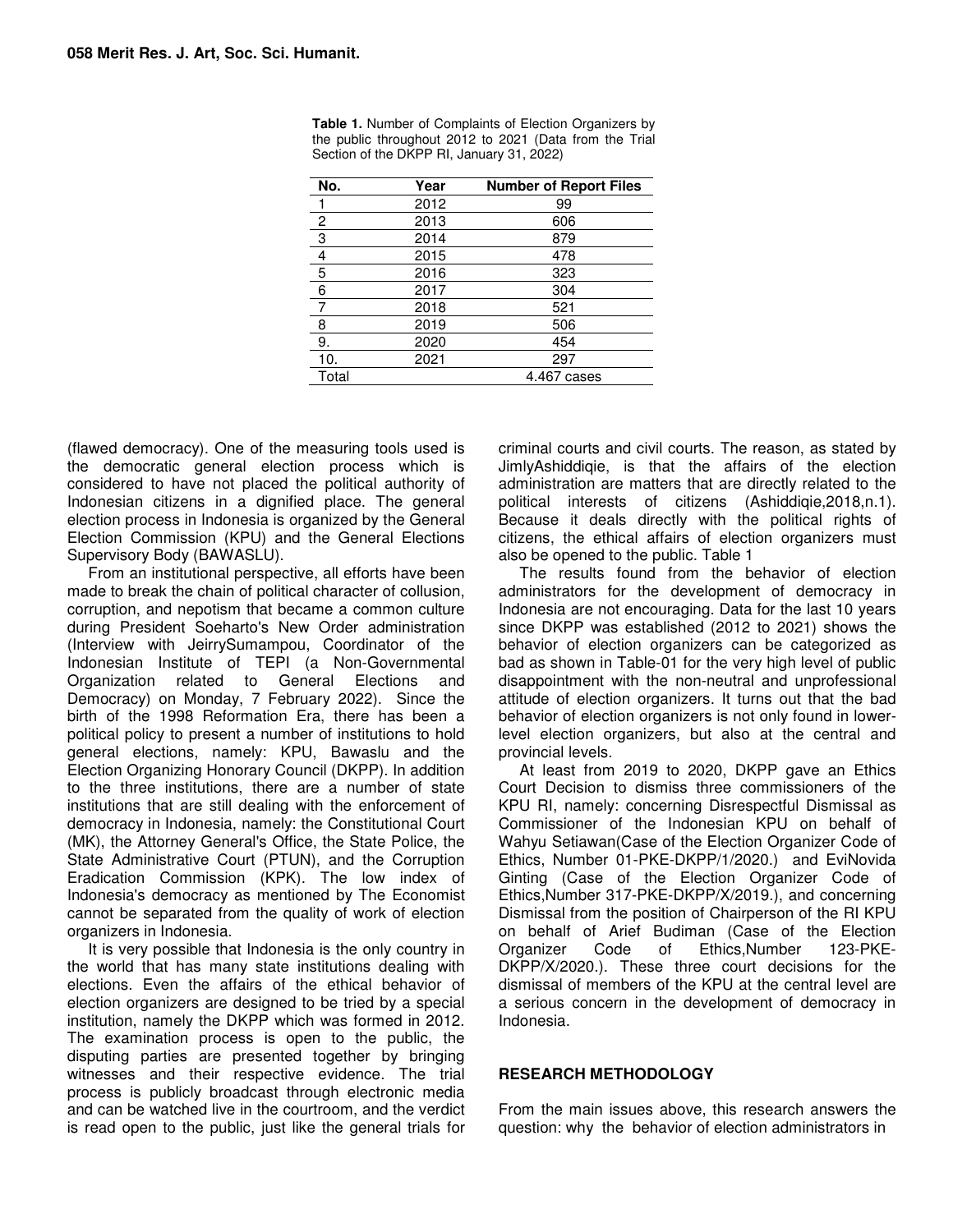Indonesia does not support the development of democracy? How has the ethical behavior of election organizers been in the last 10 years? What efforts should be made to improve the quality of the election organizers? This research will use a qualitative research methodology, a research that focuses on the strength of data and arguments obtained from the review of literature and in-depth interviews with a number of parties. The review of literature will utilize data taken directly from decisions on ethics cases since 2012, in general, and from the decisions on ethics cases in 2021.

The thoughts and views of Indonesian election leaders regarding the honesty and professionalism of election administrators, namely: JimlyAshiddiqie, former Chairman of the Constitutional Court of the Republic of Indonesia and an expert on constitutional law from the University of Indonesia; Ida Budhiati, former member of the KPU of the Republic of Indonesia; Nur HidayatSardini, former Chair of the General Elections Supervisory Agency of the Republic of Indonesia; AlfitraSalamm Chairman of the Indonesian Political Science Association; and JeirrySumampou from a nongovernmental organization that advocates for elections and democracy.Other sources include the thoughts of experts on democracy and political development through elections: Lary Diamond, Robert Dahl, Franz MagnisSuseno, and Miriam Budiarjdo.

#### **The Difficult Democracy and Expectations on Election Organizers**

Since the end of Suharto's authoritarian New Order government, the intention to uphold democracy has become one of the demands for the birth of the reform era in 1998. The public hopes that democracy is enforced by one of them holding elections as soon as possible in 1999 (Interview with Nur HidayatSardini, n.3.). Democracy is always trying to strengthen democracy in the realm of general elections by changing election administrators elected by the government to become independent and professional organizers named the General Election Commission. Not only was the holding of democratic elections held as soon as possible in 1999, the state institutions for organizing elections were also added to become three institutions.

Because it is directly related to the political rights of citizens, the ethical affairs of election organizers must also be opened to the public. It is very likely that Indonesia is the only country in the world that has many state institutions that handle elections. In 2008 the General Election Supervisory Body was formed and in 2012 a special ethics court was formed for all election management institutions throughout the country, namely the Election Organizing Honorary Council. The examination process is open to the public, the disputing parties are presented together with witnesses and each.

proof. The trial process is broadcast openly through electronic media and can be witnessed live in the courtroom, and decisions are read openly to the public, as is the case with general trials in criminal and civil courts. The reason is, as stated by JimlyAshiddiqie, that the affairs of the election administration are matters that are directly related to the political interests of citizens (Ashiddiqie, Jimly. *Presentation in the DKPP Performance Report and the National Coordination Meeting of the Regional Examination Team (TPD)*. The Mercure Ancol Hotel, North Jakarta on Friday, December 20, 2019.).

The public is very disappointed and complains about the performance of the election organizers from the central level to the lowest level which is certainly one of the sources of difficulties in the growth of democracy in Indonesia. The latest disappointment is of course the ethical decision on the dismissal of the Chairperson of the KPU RI and two members of the KPU RI. The most disappointing behavior, of course, was caught by a member of the Indonesian KPU, namely Wahyu Setiawan in the bribery case by the Corruption Eradication Commission (KPK). The Ethics Council did not hesitate to issue a permanent dismissal decision as a KPU commissioner to Wahyu Setiawan.

Another KPU commissioner who was given a permanent dismissal by the Ethics Council was EviNovidaGinting. Evi was dismissed because she was deemed to have done an action that was detrimental to one candidate and benefited another candidate in the z are increasingly far from reach, namely election organizers at the sub-district and village levels which of course will be further away so that the election implementation cannot be monitored and controlled.

Disappointment with the poor performance of election administrators in Indonesia is not a new problem. The origin is of course the holding of elections since the early days of the birth of the authoritarian New Order government which conducted six general elections (1971, 1977, 1982, 1987, 1992, 1997) which were only a formality. Election organizers throughout Indonesia during the New Order were required to win the sole power of President Suharto, who was supported by three political machines, namely: the military (ABRI), the bureaucracy, and the political party (Golkar) was obliged to win over the political parties of Suharto's New Order government. So when the New Order government fell in 1998, election organizers in Indonesia were not ready to act professionally and independently in general elections during the Reformation Era since 1998.

The main demands of the 1998 Reformation Era included general elections so that election administrators were freed from the three main enemies of democracy, namely: Collusion, Corruption, and Nepotism so that every citizen's political choice was converted to a seat or candidate's victory in an honest and fair manner. The idea of Indonesian democracy gave birth to three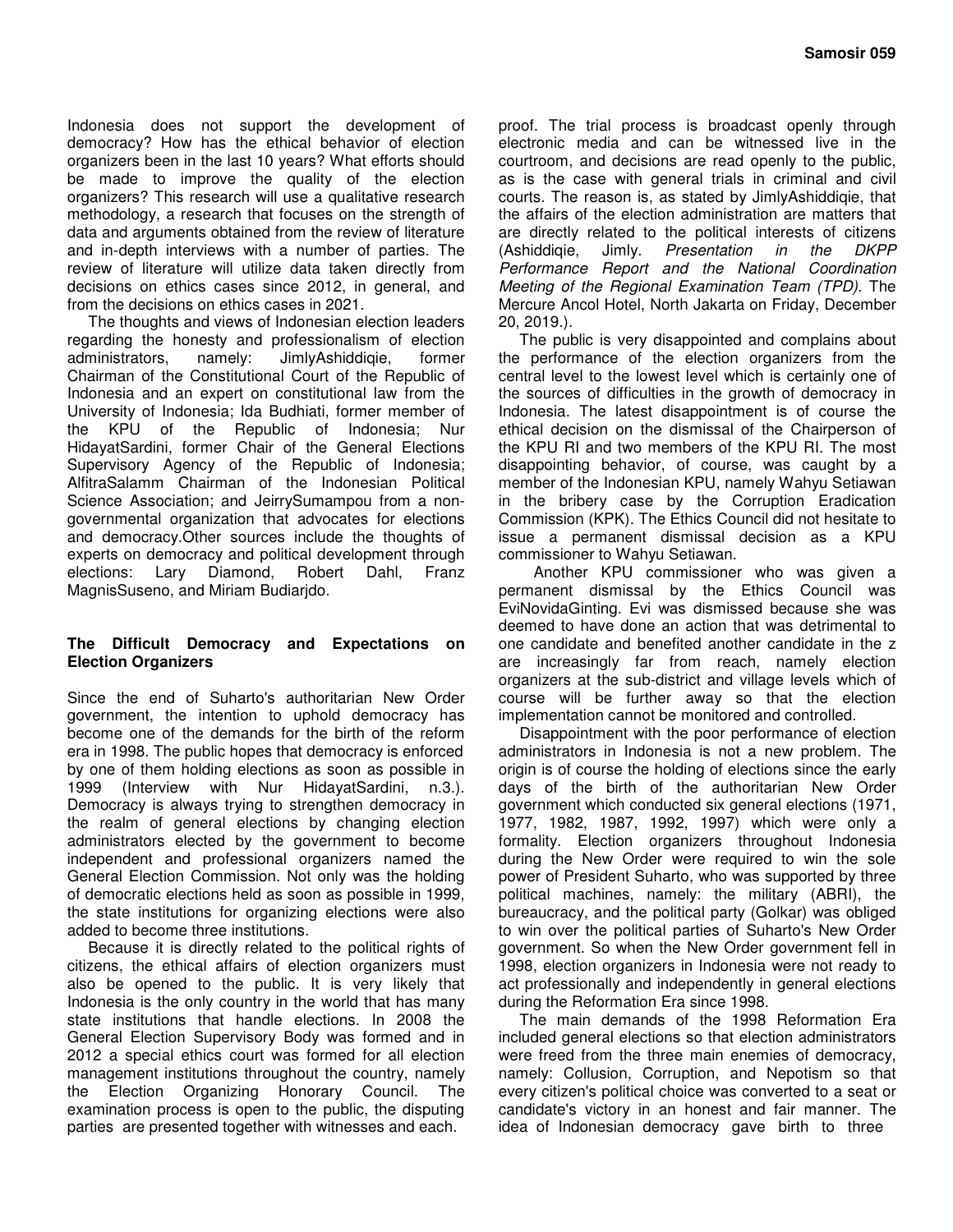| <b>Reported Institution</b>                             | <b>Number of People</b> |
|---------------------------------------------------------|-------------------------|
| Regency/City KPU                                        | 550                     |
| Regency/City Bawaslu                                    | 362                     |
| <b>Provincial Bawaslu</b>                               | 85                      |
| Provincial KPU                                          | 71                      |
| Bawaslu of the Republic of Indonesia                    | 23                      |
| KPU of the Republic of Indonesia                        | 4                       |
| Election organizers at the sub-district level and below | 79                      |
| Total                                                   | 1174 people             |

**Table 2.** Number of Election Organizers reported to DKPP2021(The data from the complaints section of DKPP RI, January 8, 2022)

electoral institutions, namely the KPU in 1998, as the technical organizers and stages of the general election. To oversee the duties of the KPU, Bawaslu was formed in 2008, and the judiciary when their ethical behavior was sued by the public for the work of the two institutions was formed DKPP in 2012. With the birth of the DKPP, in Indonesia, the personal ethical behavior of every election organizer at all levels has become a public matter that open for public.

This open session is very important because, as Lary Diamond said (Diamond, Larry, et al. (eds) (1990). *Political and developing Countries: Comparing Experience with Democracy*. Boulder, Colorado: Lynne Rienne, p. xvi, 6-7.) , in the practice of democracy, general elections are an arena for the parties to compete because there is a place to compete as contestants who struggle to seize political power, then there is citizen participation that determines political choice, there is an aspect of political liberalization as citizens' civil and political rights are free to make their choices. In this process, the election administrator becomes the most decisive actor in the running of an election process based on the principles of direct, general, free and confidential. Every adult citizen (one person) has the right to use only one vote (one vote) whose price is assessed (one value) equal to the votes of all other citizens. Democracy, one form of which is elections, is an opportunity for all parties, both opposition parties and citizens to carry out the function of control and supervision of the party and government in power.

Since the beginning of the behavior of election organizers in Indonesia, it has become a very serious problem, so that before the birth of the DKPP RI Institution, the ethical behavior of election organizers had been tried since October 2010.

Looking at Table 2, just for the year 2021 alone, the number of election administrators reported to the state ethics agency for having unsatisfactory performance in carrying out elections was 1174 people. This number is of course very large and is really concerning. The strengthening of the existence of DKPP in the second period was reformulated in Law Number 7 of 2017 with the additional authority of DKPP to form regional

assemblies in every province throughout Indonesia.

## **Public Courts for Election Organizers**

Due to the many negligence of the performance of the election organizers, the public court for the conduct of the election organizers becomes very important. In JimlyAshiddiqie's mind, all allegations of violations of the ethics by election administrators are always related to the political interests of the state and the political rights of its citizens. In a democracy, election management is the fourth pillar that strengthens the democratic process (Ashiddiqie, 2019, n. 15). The position and authority possessed by the election organizers, who are professional and independent from all the interests of the parties who are competing for political power, will very likely be to help democracy grow stronger and more fertile in the archipelago. On the other hand, the behavior of the election organizers is most likely to damage the cohesion and social order of society, which is getting more complicated and full of social conflicts, if such behaviors are unprofessional and favoring either one of the candidates in the organization of the general elections. Public discontent with the performance of election organizers is very often the cause of electoral disputes that lead to destruction and burning of government offices and other public facilities, and even to fatalities. Examples of which could be found in North Tapanuli, Palembang City, in most of areas on the island of Papua, in eastern Indonesia, and in a number of other areas in Indonesia.

Election organizers are very likely to be tempted by the lure of power, promises of future positions if elected, the possibility of receiving money, or close family or organizational relationships. The effects of such political collusions make it very possible for the election organizers to act unprofessionally and side with one of the candidates or parties most likely to win the political competition. Whereas in a dignified democracy, all election administrators must put themselves out of the way of any of the competing parties because they are the organizers, referees and breakers at every stage of the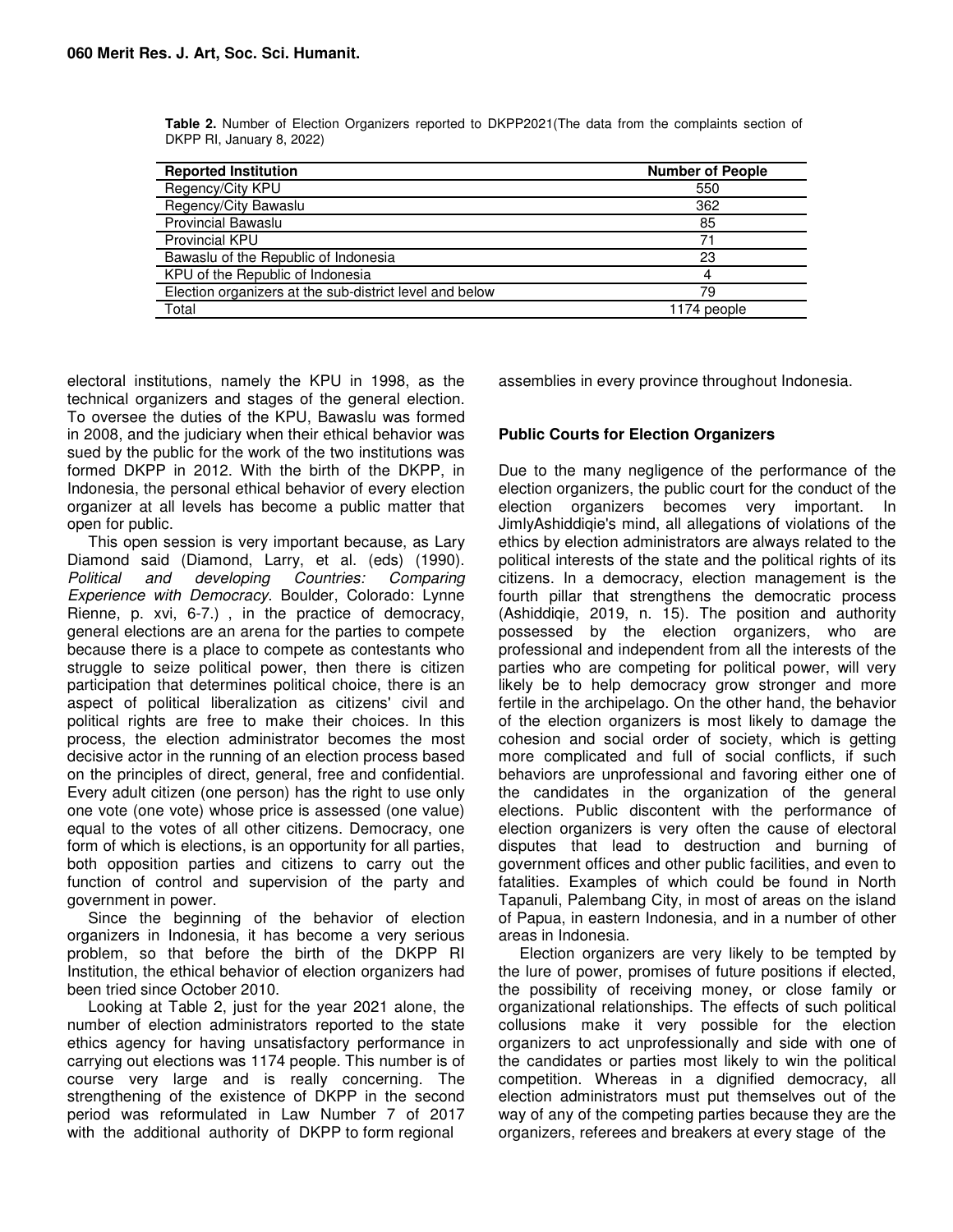election for all election participants to obey. So the position of the election organizers must be in the middle, to have an impartial character and to carry out all the steps in a measurable, accountable and transparent manner with the main characteristic - independence. Election organizers must serve all parties who are competing for power, and serve the electorate as the party who will determine the victory or defeat of a competing candidate.

It is hoped that the DKPP's decisions will make the election organizers act better because on their shoulders the Indonesian democratic party is placed upon at every step of the electoral exercise. The success and dignity of the Indonesian democratic process is largely determined by the process of holding elections by the election organizers. Elections are the most real and most basic democratic processes in any democratic country. There is no country in the world that calls itself a democracy that does not hold elections. Even a number of countries that are actually authoritarian or communist in character also conduct elections, which of course is very different from the process and purpose of elections that are understood by countries that glorify democracy.

Ida Budhiati emphasized that the basic attitude of election organizers was that they should not side with one of the election participants. Election organizers are not only not allowed to take sides, they are not allowed even to appear to be taking sides or making gestures that can be construed as siding with any of the candidates. The reason is very clear; because all the behavior and movements of the election organizers, whether proven or just suspicions, are always being watched by all politically competing candidates. Efforts to suspect and spy on every election organizer's attitude are a necessity for every election participant because every candidate wants a political victory, and if possible, dirty competition are carried out.

Why is the level of suspicion towards election administrators so high as shown in the total number of 243 decided cases by the ethics court in 2021? This is because in the democratic process in Indonesia, election administrators are directly involved in determining the circulation of power, especially with regards to the election of executive political power at the center and in the regions. This different from the legislative elections which are participated in by hundreds or even thousands of candidates so much so that the hard competition is not felt that much because the ratio of winners to losers is almost 1 is to 20. In contrast, the election for executive positions is participated in on the average by two to four pairs of candidates; the presidential elections in 2014 and 2019 were only contested by the same two presidential candidates: President Joko Widodo and Prabowo Subianto.

Democracy turned into a riot that was very worrying, the masses did not accept the defeat of the presidential candidate they were carrying. Elections for governors,

regents, and mayors often follow a similar pattern which often ends in riots, burning government offices, and destruction of public facilities. The political temperature in the election of a regent or mayor is much hotter because it is located in a small area, the competing candidates are directly in contact with family ties that are intertwined by blood relations between each candidate and the voters with each other.

### **Need Strong Steps**

Firm steps are urgently needed to improve the development of democracy in Indonesia from the point of view of the behavior of election administrators who are still disappointing. That step has been tried to start in the 2012 ethical incident, during the early days of DKPP leading to the 2014 national elections for the Legislative and Presidential elections, one of the biggest ethical cases was when all of the Indonesian KPU commissioners were sued by Bawaslu for unprofessional and unfair treatment of the 18 political parties deliberately crossed out from the list of election candidates. According to Bawaslu, the RI KPU did not carry out the final requirement of field verification to determine whether or not a political party is eligible to participate in the 2014 election. In an open trial on Friday, November 11, 2012, it was revealed that the commissioners of the KPU RI had difficulty carrying out their duties which were deliberately hindered by the secretariat of the KPU RI. At that time, the Commissioner of the Indonesian KPU, Ida Budhiati, said that there was disobedience and an attempt to boycott the 2014 general election conducted by the General Secretary of the KPU. The secretariat did not carry out its support function optimally in the preparation for the election.

In a Decision on Friday, 27 November 2012, the Ethics Council decided to dismiss four main KPU secretariat officials who were not even named in the complaint. The four people dismissed were the Secretary General, the Deputy Secretary, the Head of the Legal Bureau, and the Deputy Head of the Legal Bureau (Case of the Code of Ethics for Election Organizers, Number 23-25-DKPP-PKE/I/2012.). In addition, DKPP ordered the Indonesian KPU to do a second field verification process of all political parties, especially those felt disadvantaged. In this event, what Lary Diamond said holds true that democracy in the form of general elections is a constitutional system for the purpose of selecting political parties on a competitive and regular basis. There are universal adult citizens' suffrage rights, both for the election of members of the legislature and for the election of the chief executive such as president, prime minister, or other designations.

Table 3 shows the number of election administrators who have been charged during the national elections and simultaneous regional head elections by year. The data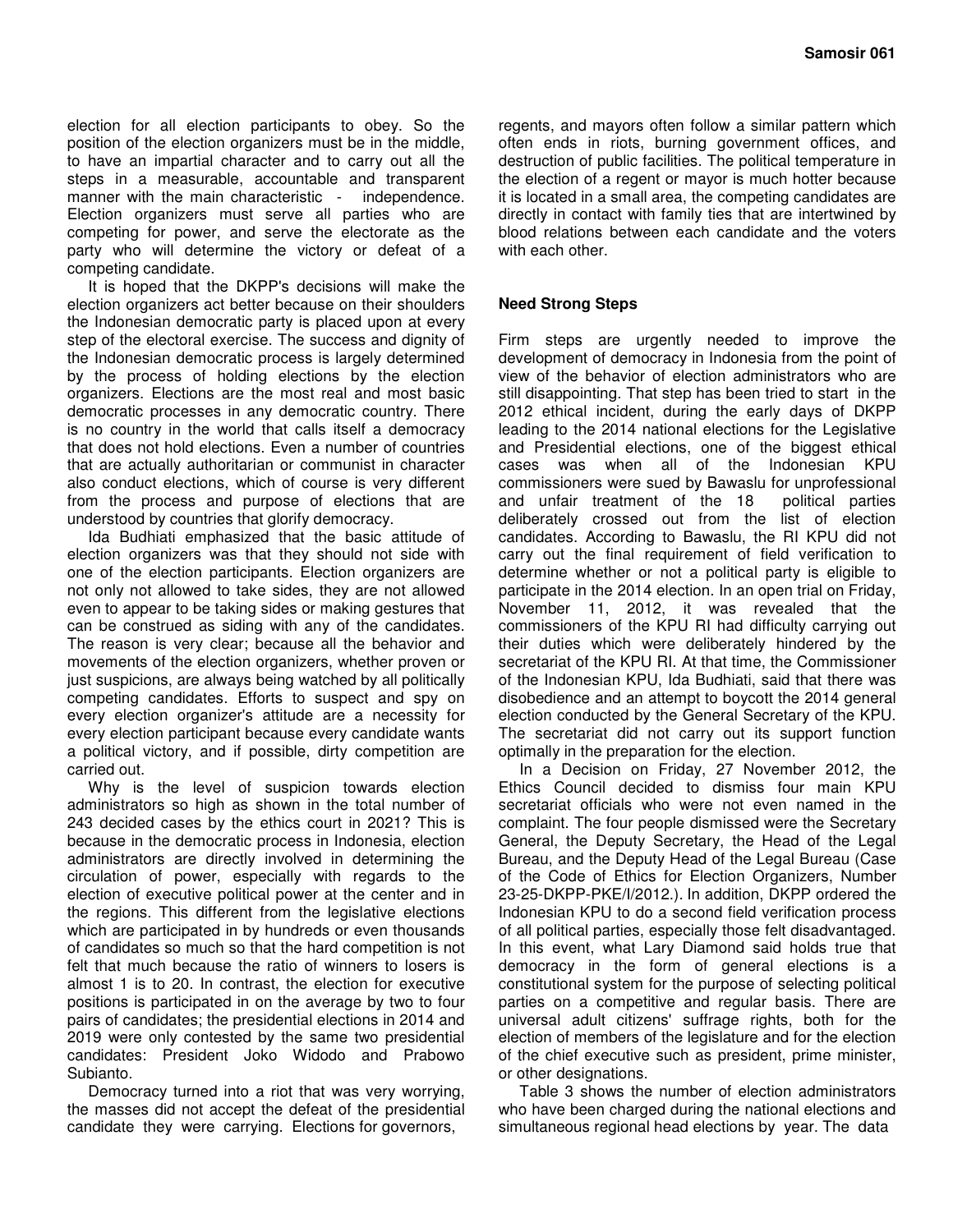| No              | Year of<br>Case | <b>Number of</b><br><b>Cases</b> | <b>Cases</b><br><b>Decided</b> | <b>Court Decision (people)</b> |           |    |          | <b>Total</b><br>(people) |            |                |
|-----------------|-----------------|----------------------------------|--------------------------------|--------------------------------|-----------|----|----------|--------------------------|------------|----------------|
|                 |                 |                                  |                                | R                              | <b>WW</b> | TS | FS       | DP                       | <b>RES</b> |                |
|                 | 2012            | 30                               | 30                             | 20                             | 18        | 0  | 31       | 0                        | 3          | 72             |
| $\overline{c}$  | 2013            | 141                              | 141                            | 399                            | 133       | 14 | 91       | $\Omega$                 | 28         | 665            |
| 3               | 2014            | 333                              | 333                            | 627                            | 336       | 5  | 188      | 3                        | 122        | 1281           |
| 4               | 2015            | 115                              | 115                            | 282                            | 122       | 4  | 42       | 2                        | 13         | 465            |
| 5               | 2016            | 163                              | 163                            | 376                            | 173       | 3  | 46       | 2                        | 10         | 610            |
| 6               | 2017            | 140                              | 140                            | 276                            | 135       | 19 | 50       | 8                        | 5          | 493            |
| 7               | 2018            | 319                              | 319                            | 522                            | 632       | 16 | 101      | 21                       | 40         | 1332           |
| 8               | 2019            | 331                              | 331                            | 808                            | 552       | 4  | 77       | 17                       | 46         | 1504           |
| 9               | 2020            | 196                              | 196                            | 452                            | 286       | 3  | 41       | 16                       | $\Omega$   | 798            |
| 10              | 2021            | 172                              | 172                            | 399                            | 210       | 3  | 14       | 5                        | 11         | 642            |
|                 | Amount          | 1940                             | 1940                           | 4161                           | 2597      | 71 | 681      | 74                       | 278        | 7862<br>People |
|                 |                 | Cases                            |                                |                                |           |    | Reported |                          |            |                |
| $D$ aaayintian: |                 |                                  |                                |                                |           |    |          |                          |            |                |

**Table 3.** Decisions on the Code of Ethics for Election Organizers for the Year 2012-2021 (Data from the Trial Section,n. 14*.*)

Description:

R =Rehabilitation WW= Witten Warning<br>
TS= Temporary Stop TS = Fixed Stop TS= Temporary Stop FS = Fixed Stop<br>DP=Dismissal from Position RES = Resolution

**Table 4.** Comparison of the Decisions on the Code of Ethics for 2012, 2017, and 2021 (Data from the Trial Section,n. 14*.*)

| <b>No</b> | Year of<br>Case | <b>Number</b><br>of Cases | <b>Court Decision (people)</b> |                    |                 |                                                                         | Total<br>(people) |             |                      |
|-----------|-----------------|---------------------------|--------------------------------|--------------------|-----------------|-------------------------------------------------------------------------|-------------------|-------------|----------------------|
|           |                 |                           | R                              | <b>WW</b>          | TS              | FS                                                                      | <b>DP</b>         | <b>RES</b>  |                      |
|           | 2012            | 30                        | 20<br>(27,8%)                  | 18<br>(25 %)       | 0               | 31<br>(43,1%)                                                           | 0                 | 3<br>(4,2)  | 72 people<br>(100%)  |
| 2         | 2017            | 140                       | 276<br>(56%)                   | 135<br>$(27, 4\%)$ | 19<br>$(3.9\%)$ | 50<br>$(10, 1\%)$<br>Dismissed election organizer:<br>77 orang (15,62%) | 8<br>$(1.6\%)$    | 5<br>(1%)   | 493 people<br>(100%) |
| 3         | 2021            | 172                       | 399<br>(62,15%)                | 210<br>(32,71%)    | 3<br>(0.47%)    | 14<br>(2,18%)<br>Dismissed election organizer:<br>22 orang (3,4%)       | 5<br>(0.8%        | 11<br>(1,7% | 642 people<br>(100%) |

show that the number of those charged increased annually. The question is: has been a change in the behavior of election administrators in the ten years of DKPP's existence?

If you look at the data in Table 4, it can be seen that throughout 2012 to 2017 and in 2021, the percentage of complaints filed with the ethics board drastically rose. After ten years of the establishment of DKPP, there is a real change in the ethical behavior of election organizers. Although there were 642 election organizers on trialin 2021, only 22 were dismissed (3.4%). This number is much smaller than that of 2012, 31 people comprising 43.1% of the total for that year, and 77 people comprising 15.62% of the total in 2017. Meanwhile, the number of election organizers who were given a written warning in 2021 was much larger, 210 people (32.71%) compared to

the previous years. The number of rehabilitated election administrators dominates at 399 people (62.15%), a very high percentage compared to previous years. Table 4

What are the most prominent ethics violations during National General Election? Table 5 shows that most problems come up more during vote count summation (39.4%) and during the determination of the elected candidate (33.3%); it is at these stages that parties are more suspicious of the voters' performance as well as that of election organizers. This proves that there is a serious problem in the performance of election organizers who are deemed unprofessional and may potentially side with a candidate to win the election. Most violations occur at the three final stages of a national general election at 84.8%. However, the most common categories of ethics violations?

DP=Dismissal from Position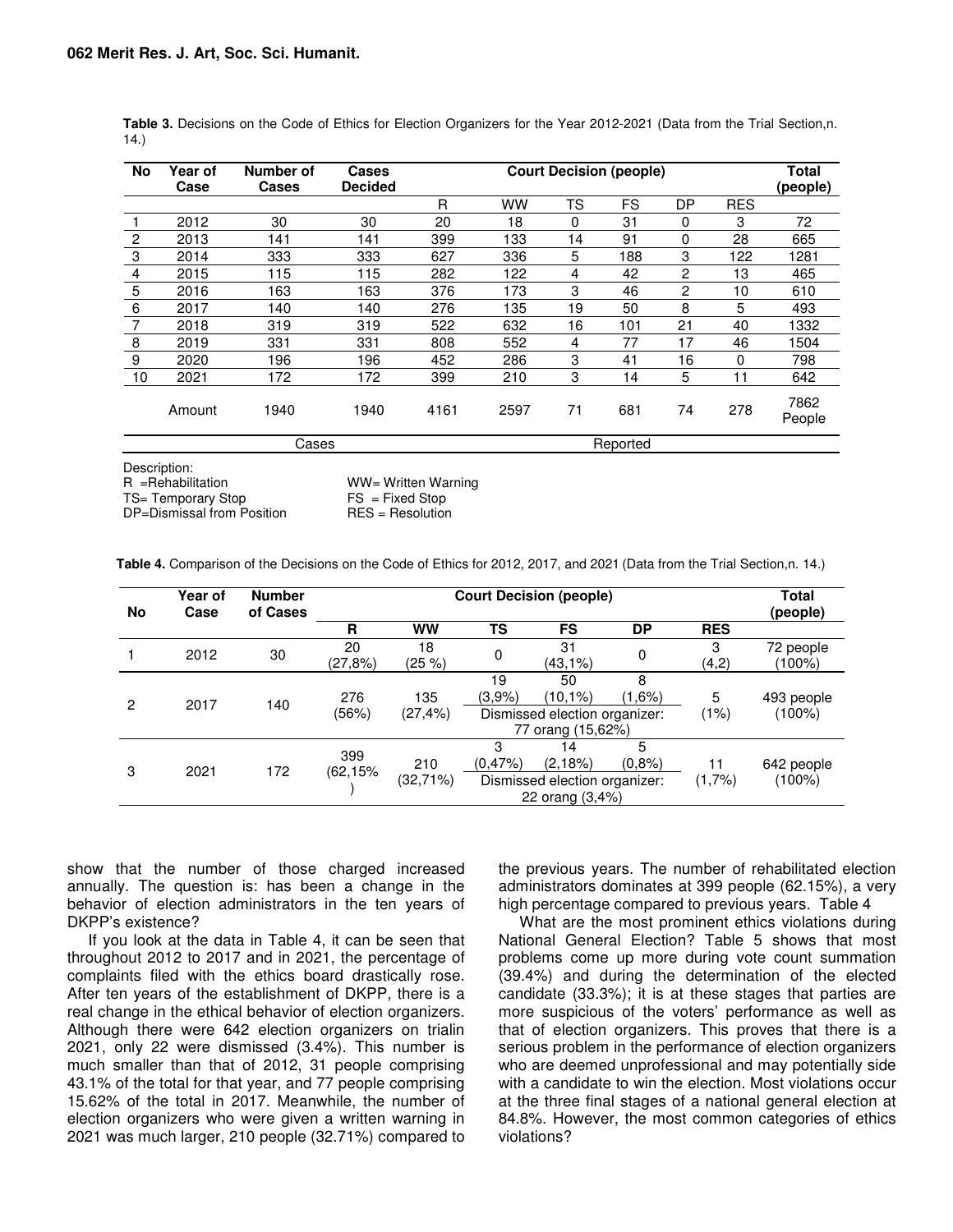| No    | <b>National General Elections Process</b>                                                                                   | <b>Reported total</b> |                                     |
|-------|-----------------------------------------------------------------------------------------------------------------------------|-----------------------|-------------------------------------|
|       | <b>Vote Count Summation</b>                                                                                                 | 13 people (39,4%)     | The three final                     |
| 2     | Determination of the Acquisition of Elected Chairs and<br>Candidates Without Requests for Disputes over Election<br>Results | 11 people (33,3%)     | stages of<br>national<br>elections: |
| -3    | Voting and Vote Counting                                                                                                    | 4 people (12,1%)      | 84.8%                               |
| 4     | Supervision of Election process                                                                                             | 3 people (9.1%)       |                                     |
| 5     | Dispute Resolution of Election Results for Parliament, Senate,<br>Provincial Parliament, and Regency/Municipal Parliament   |                       |                                     |
| Total |                                                                                                                             | 33 people (100%)      |                                     |

**Table 5.** Ethics Violations during the 2021 National General Elections (Data from the Trial Section,n. 14*.*)

**Table 6.** Violation of Ethical Principles in 2021 (Data from the Trial Section,n. 14)

| <b>No</b> | <b>Ethical Principles</b> | <b>Reported total</b> |
|-----------|---------------------------|-----------------------|
|           | Professional              | 168                   |
| 2         | Legal Assurance           | 76                    |
| 3         | independent               | 20                    |
| 4         | Accountable               | 19                    |
| 5         | Fair                      | 10                    |
| 6         | Openness                  | 10                    |
| 7         | Public interest           | 8                     |
| 8         | Honest                    | 6                     |
| 9         | Accessibility             | 5                     |
| 10        | Orderly                   | 5                     |
| 11        | Proportional              | 3                     |
| 12        | Efficient                 | 2                     |
| Total     |                           | 332 people            |

Table 6 shows the ethical principles violated in 2021. The professional principles topped the list with 168 defendants followed by principle of legal certainty (76), independence (20), accountability (19), and fairness and openness (10,10).

The data in Table 6 shows that professionalism and legal certainty as basic qualities of election administrators are still low. The quality of the understanding of election administrators that is far from expectations will certainly have an impact on all performances at every stage of the election. This low quality is very likely determined by the inadequate reasoning ability of election administrators. Also because election administrators tend to be complacent to improve the quality of each individual; especially so if the election organizers have low work discipline. The stagnant professionalism and legal certainty of election administrators will further complicate the democratization process in Indonesia. If the election administration is handled by inadequately capable people, it will be very difficult for Indonesia to advance democratically, and it will have more potentials to create social conflicts.

At which political level did the organizers get the most public suspicions? The biggest problem in organizing elections is at the district/city level as shown in Table-10.

The data shows that the apex of the violations of the code of ethics is mostly in the periphery of the district/city areas. Firstly, this is because the district/city is very far from the capital city of Jakarta, making it difficult to reach electoral fraud process and the organizers' ethical observance is not as good as at the provincial and central levels. The second reason is that the district/city level is an area that directly participates in the national simultaneous direct regional head elections in December 2020. The limited social scope in the district/city enables collution among election organizers and candidates for regents and mayors in the regions. With the abovemnetioned conditions, election organizers are very likely to be tempted to commit election violations.

The data from Table 7 show that most violations of the code of ethics happened in the districts/cities; apart from being very far from Jakarta, making it difficult to reach and fostering a code of ethics, the districts/cities are also the areas that directly dealt with regional head elections in December 2020. So there is a higher possibility of temptations to violate the code of ethics, add to this the limited social scope in the district and city areas, making election organizers vulnerable to temptations and collusions with candidates competing in the regional head election for the Regent or Mayor positions.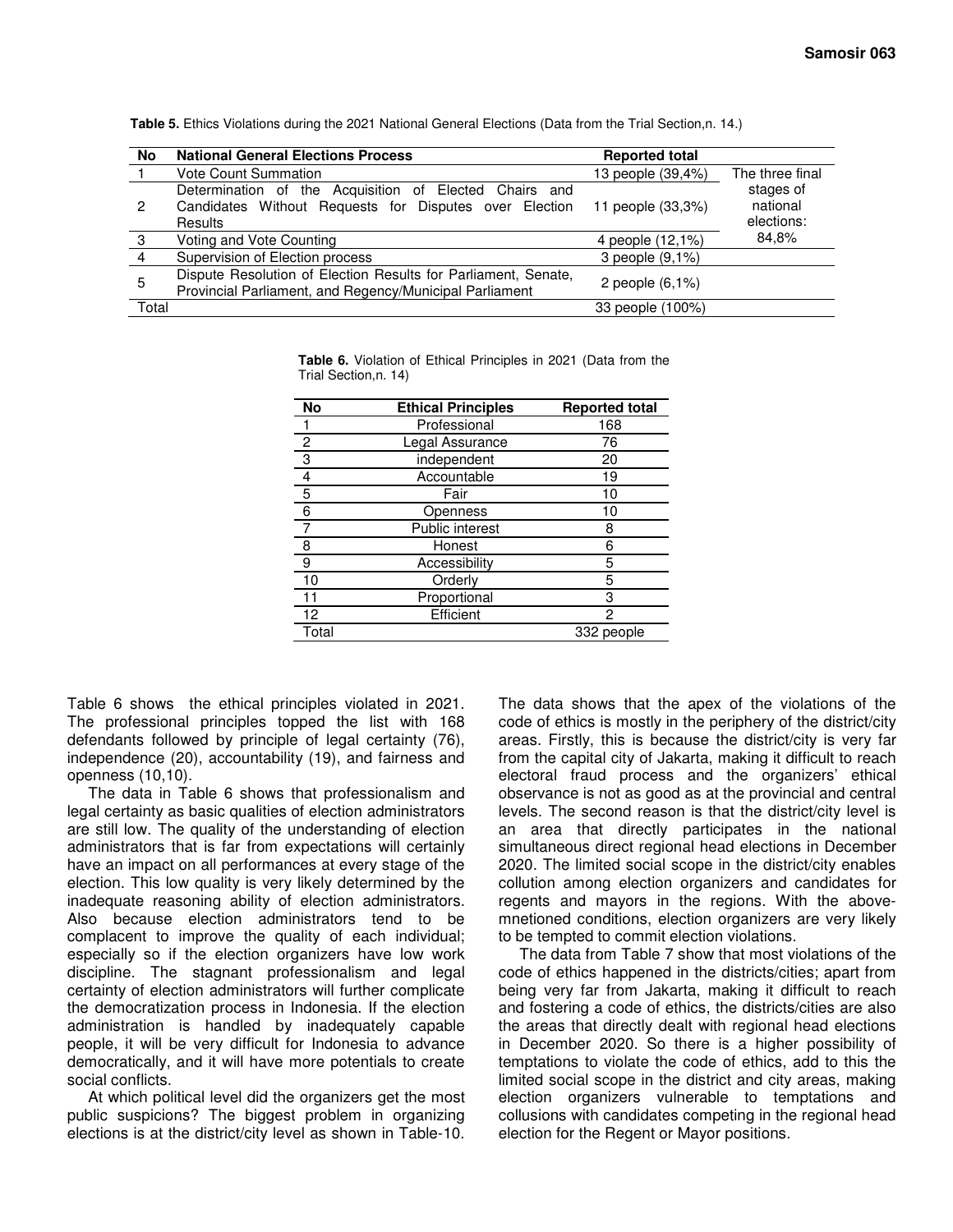| No.   | <b>Organizing Agency</b>                                 | Number of<br><b>Defendants</b> | <b>Description</b> |
|-------|----------------------------------------------------------|--------------------------------|--------------------|
|       | General Election Commission of the Republic of Indonesia | 30(3,2%                        |                    |
|       | Election Supervisory Body of the Republic of Indonesia   | $(0,1\%)$                      |                    |
| 3     | <b>Provincial Election Commission</b>                    | 64 (6,9%)                      |                    |
|       | Provincial Election Supervisory Body                     | 78 (8,4%)                      |                    |
|       | Regency/City General Election Commission                 | 447 (48,1%)                    | 754 people         |
| 6     | Regency/City Election Supervisory Body                   | 307 (33 %)                     | $(81,1\%)$         |
|       | District Level Organizing Committee                      | $3(0.3\%)$                     |                    |
| Total |                                                          | 930 people (100%)              |                    |

**Table 7.** Defendant of Ethics by Institution in 2021 (Data from the Trial Section, n. 14*.*)

The very large of public dissatisfaction in the district/city area shows a higher probability of political power collusion at this third level (Ida Budhiati, *Explanation at the National Coordination Meeting for the Regional Examination Team (TPD)*, the Mercure Harmoni Hotel, Jakarta, Thursday 16 December 2021). Distance from the center of power in Jakarta, geographical hindrances and inadequate transportation facilities compound the inaccessibility issues suffered by the election organizers from the provincial level which could possibly be an opportunity for the election organizers to conspire with the most powerful candidate in the area. Close family ties, ethnicity, and shared local culture among the election organizers, competing candidates, and voters alike contribute to a higher possibility of collusion. The shared culture and blood ties strongly influence the struggle for political power among the candidates and their respective camps because what is at stake is their cultural pride in familial lineage or sanguine relations. Thus, kinship make it harder for the election organizers to show professionalism and fairness.

#### **Emergency Improvement of the Quality**

Improving the quality of election management in Indonesia has strongly urged the growth of Indonesian democracy. The democratization process in Indonesia will always be polluted if the election administrators are not honest and fair but maintain practices that have become enemies of Indonesia's reform since 1998. The three New Order election practices that became the biggest enemy of the Reformation Era were when election administrators colluded to win candidates who paid or paid for the election. promising certain positions, committing corruption by receiving money by abusing authority, and acting nepotism when only the closest people or relatives are forced by the election organizers to win the general election.

Improving the quality of election management has started with the presence of three electoral institutions that share roles, namely: KPU, Bawaslu, and DKPP. The members of the three institutions at all levels are also not

formed by the government but come from civil society. The open selection process produced at election management institutions at all levels must always be evaluated, maybe even the selection process needs to be considered following the formula carried out with the selection of Candidates for Civil Servants who use the Computer Assisted Test (CAT) System in the early stages of selection. The selection method using software with computer aids is carried out so that it is expected to obtain a minimum standard of basic competence for applicants for candidates for KPU and Bawaslu members and DKPP so that commissioners are obtained who are more professional, independent, and dignified. Selection using written manual methods as so far does not provide maximum results because the assessment can be very personal so that the assessment is not objective.

Quality improvement has been carried out with an open ethical examination process following the general court pattern. The courage to break old patterns and habits becomes a stepping stone for open ethical examinations which have been considered taboo to bring personal ethical behavior to the public. This open examination is a demand for Indonesia's democratic development efforts through the electoral process. It is hoped that the quality of Indonesian elections implementation would increase year on year, especially in the years leading to the 2024 Simultaneous National Elections for Presidential, Legislative, and Regional Head throughout Indonesia.

# **CONCLUSION**

Like developing countries, the holding of elections for five times after the fall of Suharto's New Order authoritarian government did not make Indonesian democracy quite encouraging. It is strongly suspected that the electoral process was more disturbed by the interests of political parties and competing candidates which led to the election organizers being dishonest and unfair. Perhaps also because we do not have the democratic tradition as understood in the West and in America. The seeds of democracy in Indonesia do not have strong roots. When